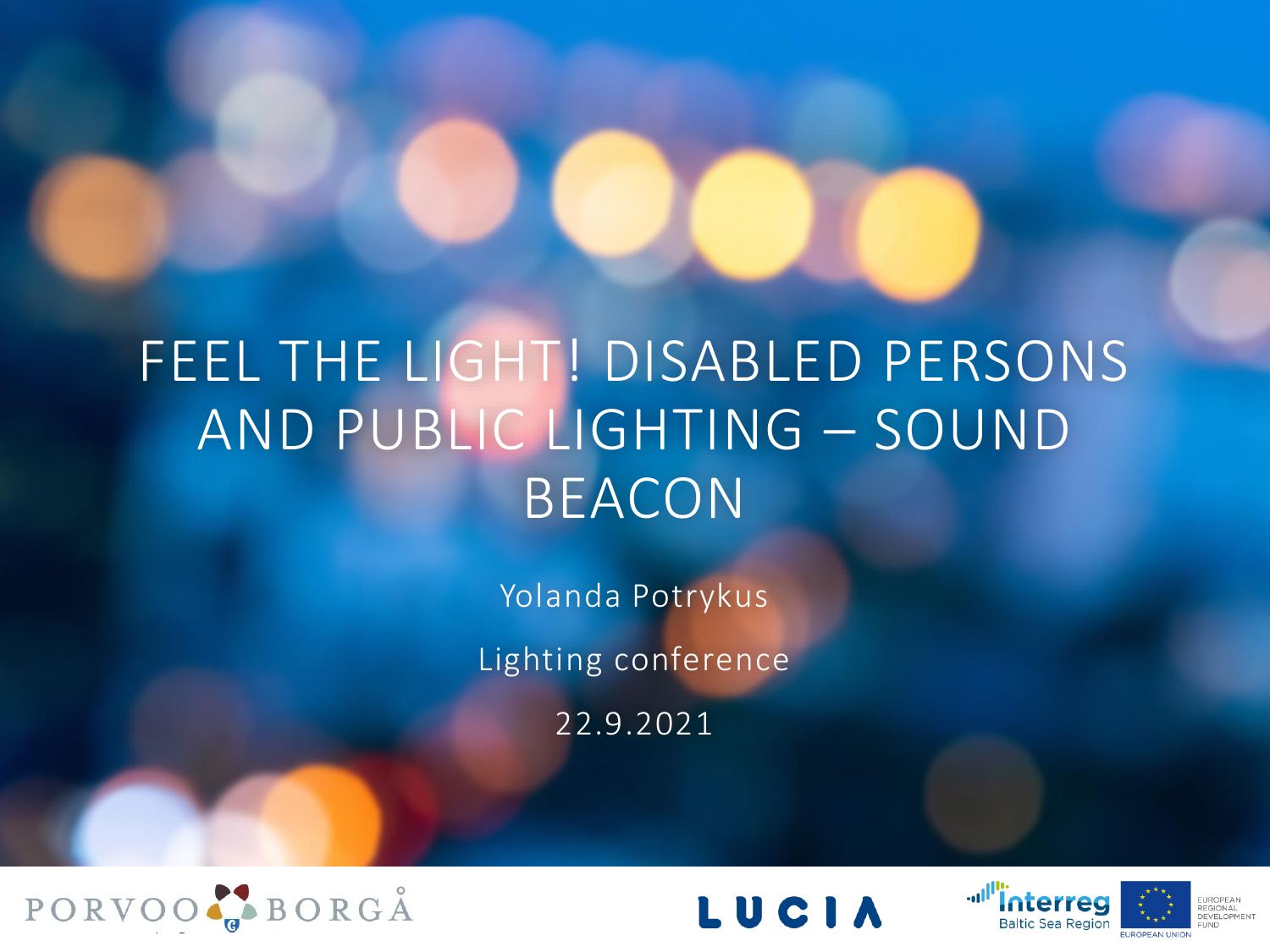# WHAT IS A SOUND BEACON?

- Sound reproducing speaker, which guides visually impaired people to move safely in areas
- Before: the speaker that makes only beep-sound
- Nowadays: a "silent" speaker
	- Plays sound only when the sound beacon registers the target user's phone or remote control
	- Different sound options:
		- Jingle "inviting voice", e.g. bird song
		- Message about times
		- Guide message about the route
	- Sound adjustment feature, e.g. different volume levels at different times of the day





Photos: Juha Sylberg







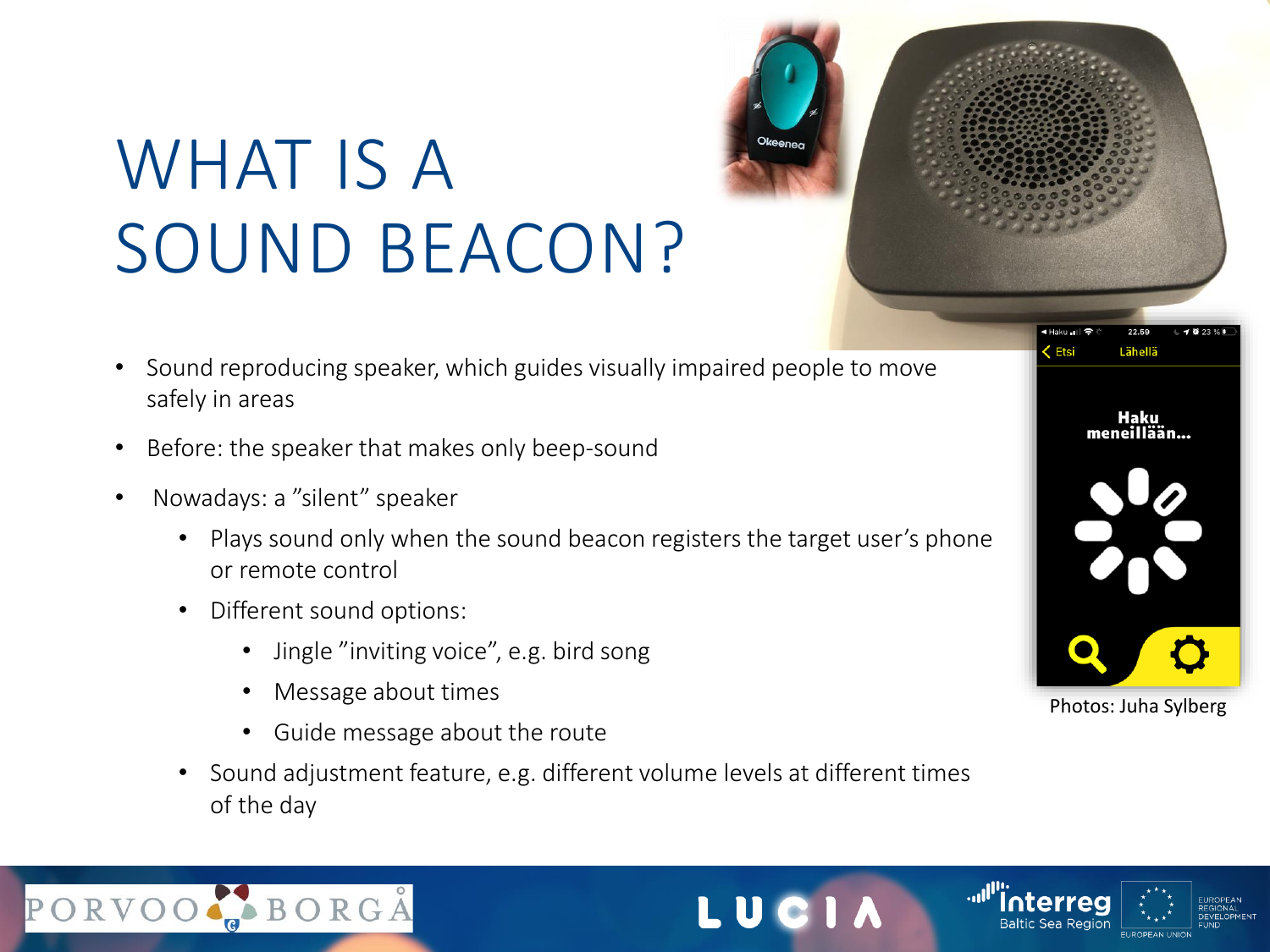## HOW DID THE SOUND BEACON FOUND ITS WAY TO LUCIA-PILOT SITE IN PORVOO?

- Important objectives were accessibility, safety and comfort
	- Park plan: benches, pathway surface, smooth concreate slabs, accessible swings
- The vision workshop webinar in Spring 2020
	- Participant's idea

 $QDVOQ$ on master page

• Cooperation began with Ramboll's lighting designers and Juha Sylberg, an accessibility expert of the Finnish Federation of the Visually Impaired



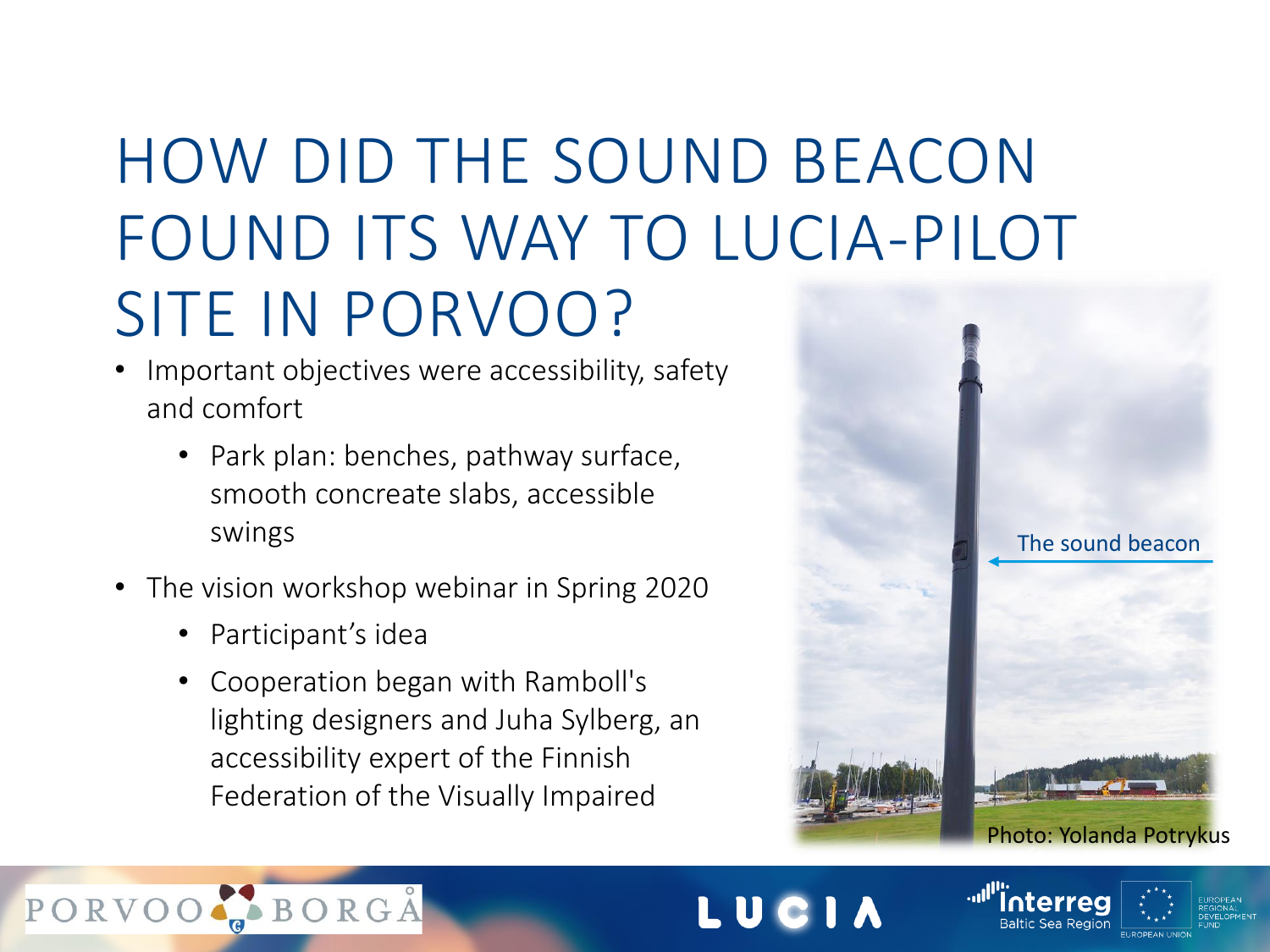### HOW DOES THE SOUND BEACON WORK ON THE LUCIA-PATWAY?

- 10 sound beacons integrated in every other light pole
	- Okeenea Navigueo + Hifi
- The Bluethoot signal from the user's remote control or phone application activates a guide sound in the sound beacon
	- In the Porvoo case it's reversed nightingale song
	- Guide messages can be added as needed, max. n 3 different languages
- The sound travels with the user

 $OPVOO$ on v ou

- The sound begins when the user approaches the light pole, when the user passes the light pole, the sound mutes
- Sound flows through the whole patway